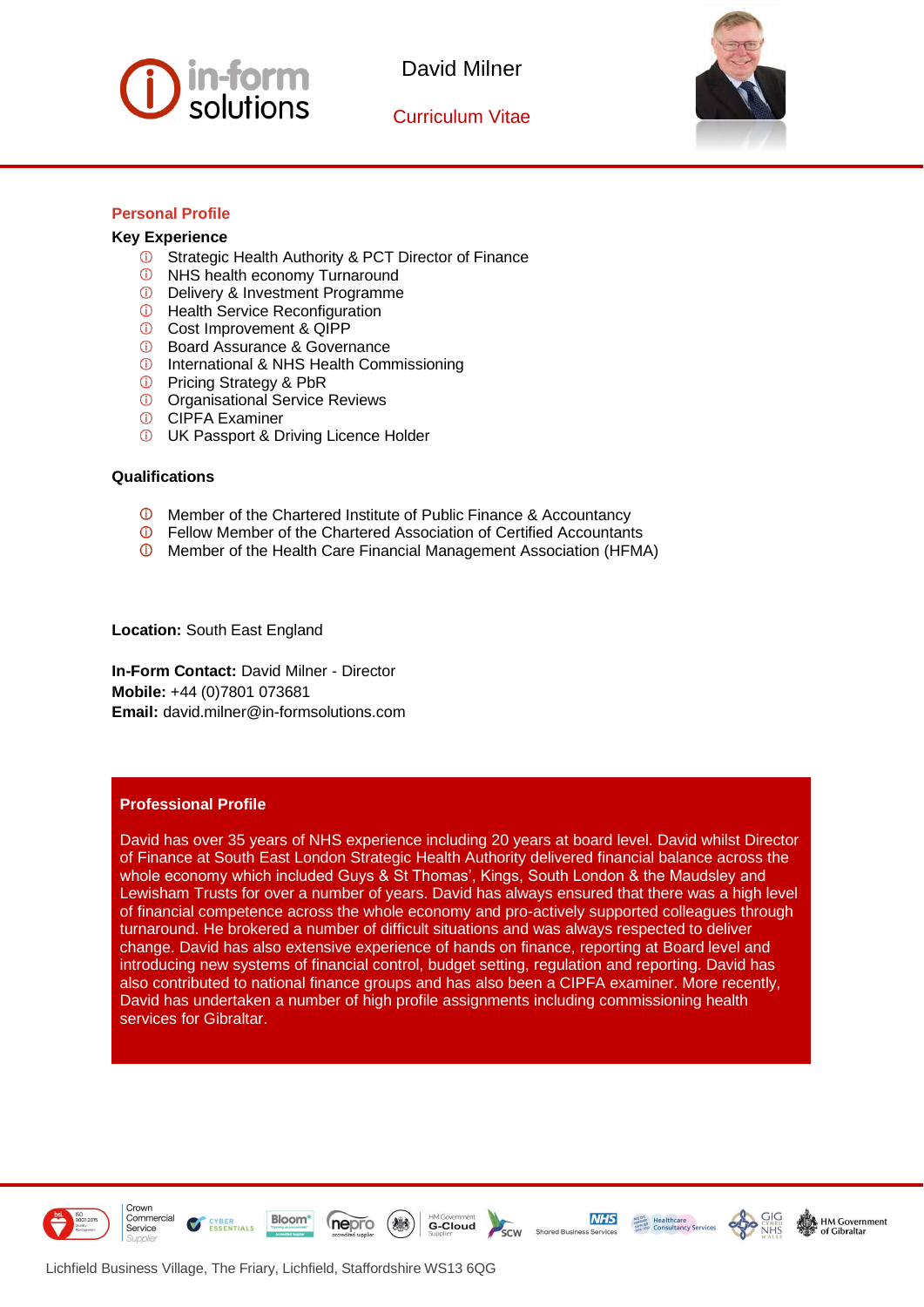

Curriculum Vitae



j

## **Career Summary**

## **2007 - to date Director of In-Form Solutions.**

Undertook a wide variety of NHS assignments throughout the UK.

## **2002-2007 South East London Strategic Health Authority –** *Director of Finance & Investment*

- **C** Reported to the Chief Executive and Board Member
- Delivered financial balance for three years with recovery and turnaround
- **D** Played a major contribution in success of SELHA in delivery of NHS budget and objective.
- Ensured high level professional expertise leadership and motivation in finance function in SE London.
- **C** Contributed to national finance groups and issues through membership of working groups as required by Dept. of Health.
- **C** Lead board director for all governance, financial accountability and probity issues.
- Brokered and coordinated solutions as appropriate to ensure delivery across local economy.
- **<sup>1</sup>** Ensured delivery of robust investment strategy.

## **1996-2002 Lambeth, Southwark & Lewisham Health Authority –** *Director of Finance*

- $\circledcirc$ Delivered financial out-turns in accordance with plans.
- $\odot$ Successful integration of DHA/FHSA financial function
- **D** Developed directorate to be responsive to users.
- $\Phi$  Introduced new financial system.
- Demonstrated need for NHS Executive action on suspected Primary Care fraud and lead responsibility on high profile cases.
- **D** Delivered South Thames RHA successor role.
- Maintained complementary Management Letters from District Audit in challenging environment.
- **O** Successful contribution of financial aspects of end of internal market.
- Ensured change Agenda delivered in secure financial framework.

## **1991-1996 South East London Health Authority Commission**

- Successful disaggregation of provider units and financial establishment of Trusts.
- **D** Development of financial requirements for purchasing.
- **C** Creation and establishment of financial framework for contracting.
- Ensuring the Authority's successor role delivered change in South East London.

## **Previous experience**

**1986-1991 Bromley Health Authority –** *Director of Finance & then General Manager*

**G-Cloud** 

**NHS** 

**HM Government** 

of Gibraltar

- **1984-1986 Brighton Health Authority** *– Deputy Director of Finance & Information*
- **1980-1984 South East Thames Health Authority** *– Deputy Director of Finance*
- **1973-1980 Mersey Regional Health Authority –** *Various Finance Posts*

nepro

- **1970-1973 Welsh Hospital Board**
- **1969-1970 British Airways**

CYBER<br>ESSENTIALS



Crown Commercial

Service

**Bloom**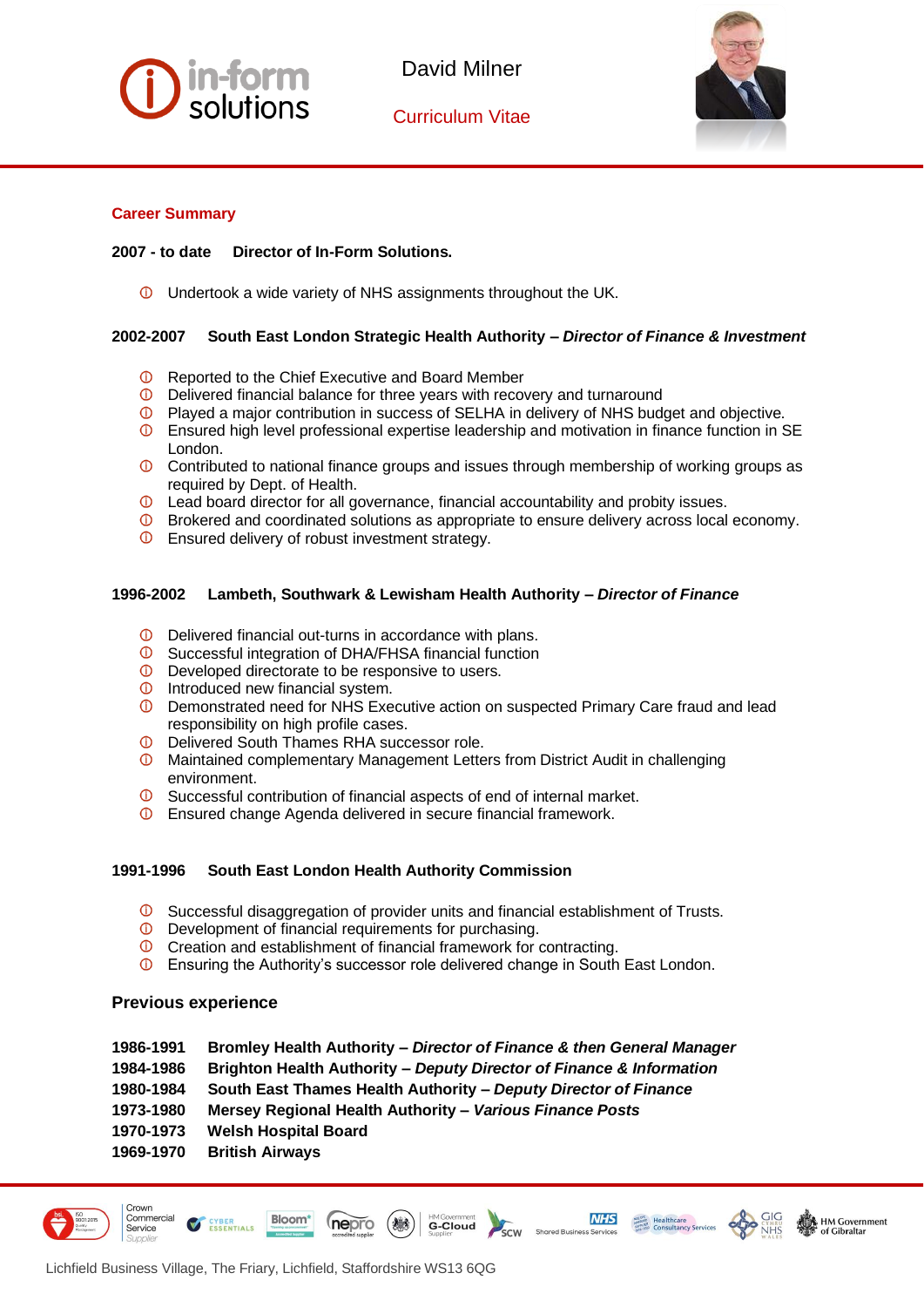

Curriculum Vitae



j

# **Assignments Undertaken**

## **East Surrey Clinical Commissioning Group, 2014/2015**

- **D** Providing senior finance advice and support to the Chief Executive and the Board.
- Performance Management of GP's and clusters.

## **Gibraltar Health Authority, 2007 – Present**

- **The Finance lead for the commissioning of health services within the UK.**
- Supported the benchmarking of health services across a number of international health  $\circ$ jurisdictions.

## **Gateshead Health Foundation NHS Trust, 2013**

Undertook a review of the Finance Department at the Trust.

## **Mid Essex Hospitals NHS Trust – Chelmsford 2011-2012**

Supported a benchmarking review of acute hospital services as part of a way of identifying efficiency and cost improvements.

## **Whittington Hospital NHS Trust – North London, 2011**

Supported and quality controlled a review of the Cost Improvement and Income Generation opportunities at the Trust as part of the QIPP programme.

#### **Great Western Foundation Hospital NHS Trust – Swindon, 2011**

 $\circ$ Supported the arbitration process as part of the 2011/12 Commissioning round between the Trust and its host commissioner.

#### **East & North Herts NHS Trust – Stevenage, 2010**

*O* Supported a review of Therapy Services.

#### **Birmingham Women's Hospital Foundation NHS Trust, 2010**

Undertook a Board Assurance Review, which interviewed all key Directors, managers and engaged in observing and reporting on the Board effectiveness.

#### **States of Jersey Health & Social Services, 2007-2009**

 $\bigcirc$ Supported JHSS with the development of the Reciprocal Health Agreement with the UK and supported the development of a new international health commissioning consortium.

#### **Lewisham Hospital NHS Trust, 2009**

Quality controlled a Review of the Rostering Systems at the Trust.

#### **Suffolk Mental Health Partnership NHS Trust – Ipswich, 2009**

nepro

 $\bullet$  Prepared a number of successful business cases, which gained the Trust with more capital and revenue funds.

scw

**G-Cloud** 

**NHS** 

**HM Government** 

of Gibraltar



Crown Commercial

Service

CYBER<br>ESSENTIALS

**Bloom**